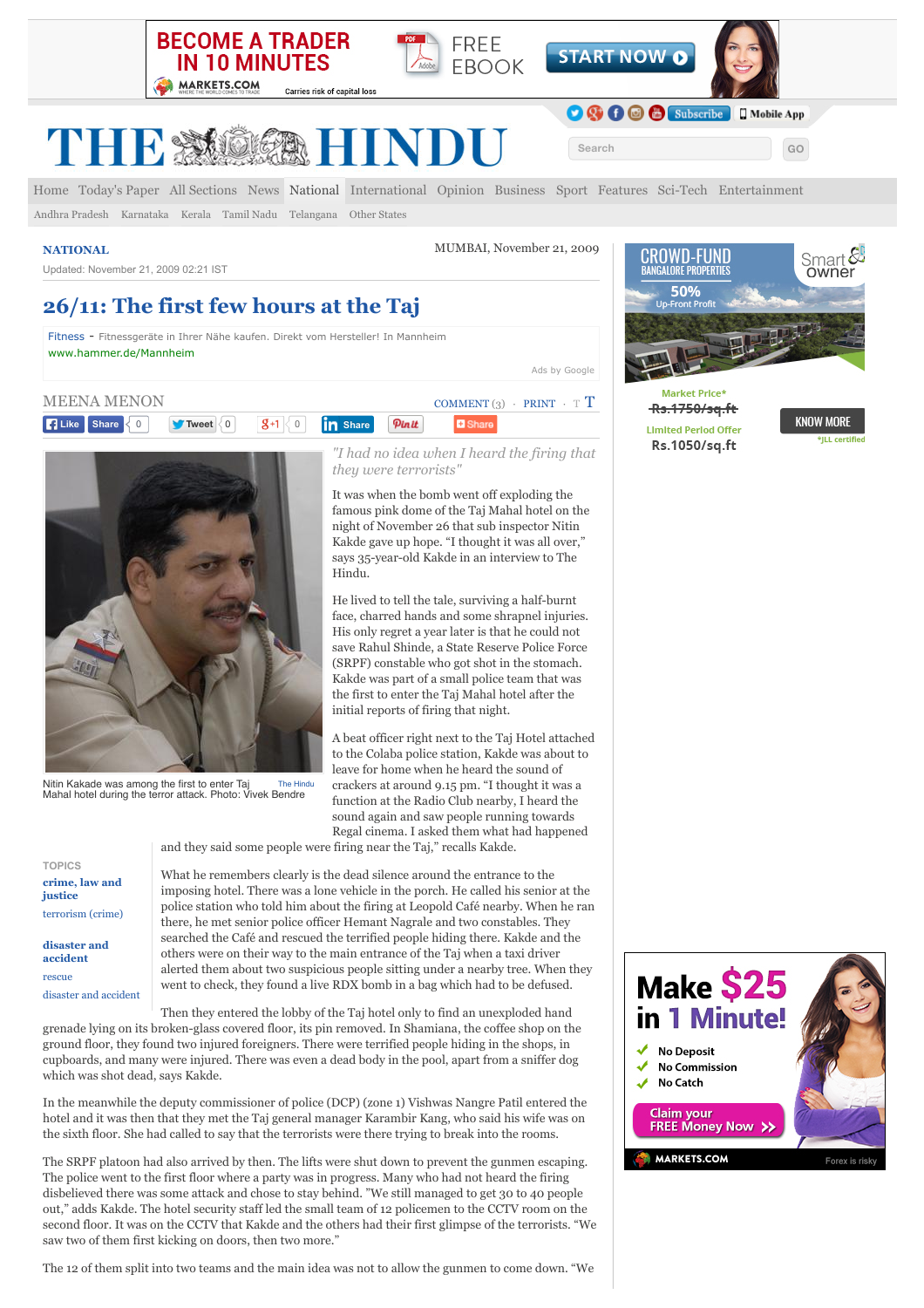fired from the second floor," says Kakde who was armed with his nine mm pistol with 10 rounds. "They had taken hostages by then and four people were kept in one room with their hands tied up," he adds.

Then came the moment of truth. A deafening explosion set off by two of the terrorists, which caused the false ceiling in the CCTV room to come crashing down. The terrorists set fire to bed sheets and flung them around, setting ablaze the inside of the hotel with its old wooden furniture and carpeting. The lights went off suddenly and the policemen were covered in a fog of smoke and darkness. Grenade explosions and gunfire lit up the darkness.

It was then that the bullets hit the two SRPF men, first Amit Khetle, and later Rahul Shinde. "When Shinde fell, we had to stop and take him to the CCTV room, but he had a serious stomach injury. A hotel staffer who was with the police got shot in the knee," explains Kakde. By then Kakde had exhausted his 10 rounds. Suddenly it dawned on them that this was no gang war but a terror strike.

"The left side of my face was burnt and my hands had their skin charred. I was in hospital for 10 to 15 days. Luckily my eyes were saved," Kakde says in relief.

The beleaguered group waited till the Marine commandos came and left the crumbling hotel only at 4.30 am.

Kakde has now been transferred to the D.B. Marg police station. It was 16 officers and men of this police station which caught Kasab on the night of the terror strike.

Keywords: [26/11](http://www.thehindu.com/news/national/2611-the-first-few-hours-at-the-taj/article52164.ece#), [Mumbai terror attack, Taj Mahal hotel](http://www.thehindu.com/news/national/2611-the-first-few-hours-at-the-taj/article52164.ece#), [CCTV](http://www.thehindu.com/news/national/2611-the-first-few-hours-at-the-taj/article52164.ece#),

**[View comments\(3\)](http://www.thehindu.com/news/national/2611-the-first-few-hours-at-the-taj/article52164.ece#comments)**

**RELATED NEWS**

[26/11: Leopold Cafe has moved on](http://www.thehindu.com/news/national/2611-leopold-cafe-has-moved-on/article52663.ece?ref=relatedNews) NOVEMBER 21, 2009 Pakistani duo held in Italy for abetting  $26/11$  NOVEMBER 22, 2009 [A year after Mumbai: the global battle of ideas](http://www.thehindu.com/opinion/op-ed/a-year-after-mumbai-the-global-battle-of-ideas/article53160.ece?ref=relatedNews) NOVEMBER 22, 2009 ['Operation renovation' on in Oberoi](http://www.thehindu.com/news/national/operation-renovation-on-in-oberoi/article53213.ece?ref=relatedNews) NOVEMBER 23, 2009 [Pakistan indicts Lakhvi, six others](http://www.thehindu.com/news/national/pakistan-indicts-lakhvi-six-others/article54664.ece?ref=relatedNews) NOVEMBER 25, 2009

**MORE IN: [National](http://www.thehindu.com/news/national/) | [News](http://www.thehindu.com/news/)**

**MORE FROM THE HINDU**



'U.K. should [compensate us for](http://www.thehindu.com/todays-paper/tp-national/uk-should-compensate-us-for-colonial-rule/article7453711.ece) colonial rule' *23/07/2015*



[Playing a dream role](http://www.thehindu.com/features/metroplus/playing-a-dream-role/article7430280.ece) *16/07/2015*



Pinit

**D** Share

**in** [Share](javascript:void(0);)

Kalam tribute blunder [an honest mistake, says](http://www.thehindu.com/entertainment/kalam-tribute-blunder-an-honest-mistake-says-anushka/article7480763.ece) Anushka *30/07/2015*



# **FROM AROUND THE WEB**



[Where I plan to invest](http://www.gatesnotes.com/Energy/Energy-Innovation?WT.mc_id=07_29_2015_EnergyIntro_BG-OB&WT.tsrc=BGOB) \$1 billion in the next five years *Bill Gates*



[2015 Ford Edge Pricing](http://www.car-revs-daily.com/2015/02/07/2015-ford-edge-pricing/) and Powertrains Revealed *Car-Revs-Daily.com*



Amy Schumer, Louis C.K. Among Jon [Stewart's Final 'Daily](http://artsbeat.blogs.nytimes.com/2015/07/31/amy-schumer-louis-c-k-among-jon-stewarts-final-daily-show-guests/?WT.mc_id=2015-AUGUST-OTB-INTL_AUD_DEV-0801-0831&WT.mc_ev=click&ad-keywords=IntlAudDev) Show' Guests *New York Times*



15 Creative Methods of [Decorating your Home](http://www.diyinsiders.com/top-15-super-weird-furnishings-to-make-your-home-memorable/?utm_medium=weirdfurnish&utm_source=Outbrain&utm_campaign=image15) *diyinsiders*



[Connect with People](http://brandedcontent.adage.com/mic/outbrain/?utm_medium=sponsored-webpage&utm_source=adage-hub&utm_campaign=obamplify) and Build a Better Brand with a Strong Content Marketing *Promoted content on Ad* Strategy *Age*



[10 Tricks To Learn Any](http://www.babbel.com/en/magazine/10-tips-from-an-expert?slc=engmag-a1-vid-bv1-tipsandtricks-ob&utm_source=outbrain&utm_medium=cpc&utm_campaign=cd_engall_gen_cde_bv1_polyglot) Language From A Man Who Speaks 9 *Babbel*



G500 4×4-Squared Priced from \$265k, [Arriving In December](http://www.car-revs-daily.com/2015/07/11/2016-mercedes-benz-g500-4x4-squared/) *Car-Revs-Daily.com*



Truth Time – INFINITI Q60 and QX30 [Concepts Are Bad Jokes](http://www.car-revs-daily.com/2015/03/04/truth-time-infiniti-q60-and-qx30-concepts-are-bad-jokes/) *Car-Revs-Daily.com*

[Recommended by](http://www.thehindu.com/news/national/2611-the-first-few-hours-at-the-taj/article52164.ece#) **Outbrain** 

**SLIDESHOW** 



# [Ancient Arabic manuscripts](http://www.thehindu.com/news/national/telangana/rare-medieval-medical-texts-to-be-translated-into-english/article7491863.ece?ref=slideshow) translation project

Two lakh pages of rare Arabic manuscripts on medicine, health, history and religion will be translated into English in a project supported by the Union government. Photos: G. Ramakrishna [more slideshows](http://www.thehindu.com/news/national/telangana/rare-medieval-medical-texts-to-be-translated-into-english/article7491863.ece?ref=slideshow) **»**

# LATEST IN THIS SECTION

[With immediate appeal](http://www.thehindu.com/features/friday-review/with-immediate-appeal/article7507395.ece)

[Destination Warangal](http://www.thehindu.com/features/friday-review/history-and-culture/warangals-cultural-heritage-set-to-get-a-boost-under-hriday-project/article7507399.ece)

[Why was statement of Salman's driver not recorded,](http://www.thehindu.com/news/cities/mumbai/why-was-statement-of-salmans-driver-not-recorded-asks-lawyer/article7508346.ece) asks Lawyer

- [Face-off between Soni Sori, Bastar police](http://www.thehindu.com/news/national/other-states/faceoff-between-soni-sori-bastar-police/article7508268.ece)
- [After 'chikki,' it's 'biscuit' scam in Maharashtra](http://www.thehindu.com/news/national/other-states/after-chikki-its-biscuit-scam-in-maharashtra/article7508252.ece)
- [Rs. 3 cr proposal for development of Karez in Bidar](http://www.thehindu.com/news/national/karnataka/rs-3-cr-proposal-for-development-of-karez-in-bidar/article7508211.ece) [IT officials raid medical college, Jalappa Hospital in](http://www.thehindu.com/news/national/karnataka/it-officials-raid-medical-college-jalappa-hospital-in-kolar/article7508162.ece) Kolar
- [Anti-liquor protest: Vijaykant arrested](http://www.thehindu.com/news/national/tamil-nadu/dmdk-chief-party-cadres-arrested/article7508055.ece)
- [Celebrating AIISH Mysuru's 50th year](http://www.thehindu.com/news/national/karnataka/celebrating-aiish-mysurus-50th-birthday/article7508018.ece)

[Smart City Project: Small cities outdo bigger ones in](http://www.thehindu.com/news/national/karnataka/smart-city-project-small-cities-outdo-bigger-ones-in-karnataka/article7507970.ece) Karnataka

### **MOST POPULAR**

#### **MOST COMMENTED**

["Rocky's courage averted disaster"](http://www.thehindu.com/news/national/udhampur-attack-constable-rockys-courage-averted-disaster-says-bsf-dg-dk-pathak/article7507222.ece?utm_source=MostPopular&utm_medium=National&utm_campaign=WidgetPromo) [Rescue and relief ops over; govt. announces](http://www.thehindu.com/news/national/kamayani-express-derails-in-madhya-pradesh-some-bogies-fall-into-river/article7500311.ece?utm_source=MostPopular&utm_medium=National&utm_campaign=WidgetPromo) compensation

[Prove wrongdoing, Sushma dares Opposition](http://www.thehindu.com/news/national/live-congress-continues-protests-over-suspension-of-mps/article7506893.ece?utm_source=MostPopular&utm_medium=National&utm_campaign=WidgetPromo) [LeT militant captured in repeat of 26/11](http://www.thehindu.com/news/national/let-militant-captured-in-repeat-of-2611/article7504394.ece?utm_source=MostPopular&utm_medium=National&utm_campaign=WidgetPromo) [Udhampur attack: terrorists were from Pakistan](http://www.thehindu.com/news/national/other-states/terrorist-involved-in-udhampur-attack-caught-alive/article7503130.ece?utm_source=MostPopular&utm_medium=National&utm_campaign=WidgetPromo) [Offensive entries in Nehru's Wiki page under probe](http://www.thehindu.com/news/national/offensive-entries-in-nehrus-wiki-page-under-probe/article7504396.ece?utm_source=MostPopular&utm_medium=National&utm_campaign=WidgetPromo) [Pakistan terrorist being quizzed, says Rajnath](http://www.thehindu.com/news/national/pakistan-terrorist-being-quizzed-rajnath/article7507096.ece?utm_source=MostPopular&utm_medium=National&utm_campaign=WidgetPromo) ['Baahubali' in Rs. 500-cr. club](http://www.thehindu.com/news/national/andhra-pradesh/baahubali-in-rs-500cr-club/article7498417.ece?utm_source=MostPopular&utm_medium=National&utm_campaign=WidgetPromo) [Onus on India to share details: Pakistan](http://www.thehindu.com/news/national/onus-on-india-to-share-details-pakistan/article7504395.ece?utm_source=MostPopular&utm_medium=National&utm_campaign=WidgetPromo) [Death on the Machak](http://www.thehindu.com/news/national/other-states/in-pics-two-trains-derail-in-madhya-pradesh/article7503444.ece?ref=slideshow?utm_source=MostPopular&utm_medium=National&utm_campaign=WidgetPromo)

SLIDESHOW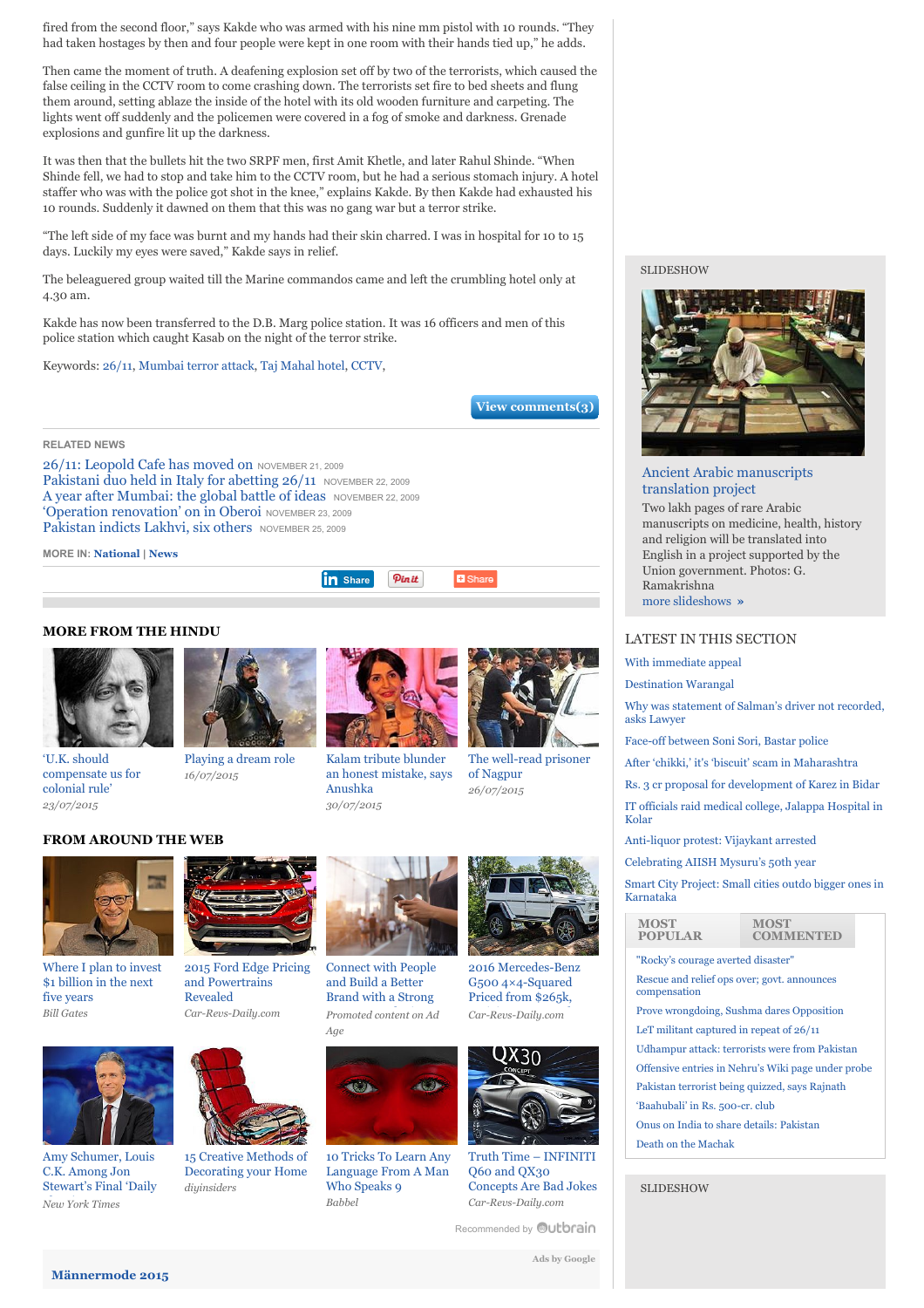#### Entdecke die neusten Trends jetzt auf Men Today - entspannter shoppen [www.mentoday.de/herrenmode](http://www.googleadservices.com/pagead/aclk?sa=L&ai=C_TL_vYLDVc6RB86vYuLyr4ABof6rjgXRzuadjgKtyv3fBRABIL2DvxMoAmCVuq6CtAegAZfGq9MDyAEBqQIv66D370ayPqgDAaoEtwFP0MToafXf9iffcwx8fHjfyzpWASMdtWZmT5HSbuJE28SnEVSs2fM7FRAuyZdG9LUC-dANqKIV-c74NcHoaTsx4UzcBeZowKomr98a0qCifhJz-rDP_YQxaRSft9AGKspsqiZxt4MJfSQswOVOPcHJuLubIAHsDUw3Lj6FbYcCBsbDLPy7Y6MY9Y6JgTMjYMPDH3NaACV9cyfIWlh_IKpyPuzxouNSBzeJ4kVaEkAhetmNE5Ta-6aIBgGAB9G51CyoB6a-G9gHAQ&num=1&cid=5GiGROGIksqF-51MqXhAvMMk&sig=AOD64_0od3Vj7yoTysFwn1_X8O6pLsk7Qw&client=ca-hindu_site_html&adurl=http://www.mentoday.de/c/herrenbekleidung/1/)

#### **[Goldene MasterCard für 0](http://www.googleadservices.com/pagead/aclk?sa=L&ai=CLpzYvYLDVc6RB86vYuLyr4AB7cDUgQfF5uqeIMCNtwEQAiC9g78TKAJglbqugrQHoAHhx8DuA8gBAakCL-ug9-9Gsj6oAwGqBLQBT9DU03v13PYn33MMfHx438s6VgEjHbVmZk-R0m7iRNvEpxFUrNnzOxUQLsmXRvS1AvnQDaiiFfnO-DXB6Gk7MeFM3AXmaMCqJq_fGtKgon4Sc_qwz_2EMWkUn7fQBirKbKomcbeDCX0kLMDlTj3Bybi7myAB7A1MNy4-hW2HAgbOw73MTaGnpCNnYhvp7IsbQNCY_arOi_0kdVkcwiPeoz3dIKHixwwXHOllrxdAwXp229Q1iAYBgAeHuL8RqAemvhvYBwE&num=2&cid=5GiGROGIksqF-51MqXhAvMMk&sig=AOD64_33m5bpbPBftgbmudavAmzPAkH2KQ&client=ca-hindu_site_html&adurl=http://www.gebuhrenfrei.com/index.php%3Fsite%3DGoogle-n%26ban%3DMasterCardGDNTextKroatisch)€**

Keine Extrakosten, ab 18 Jahren. Zahlen Sie Gebührenfrei - Dauerhaft [www.gebuhrenfrei.com/MasterCard](http://www.googleadservices.com/pagead/aclk?sa=L&ai=CLpzYvYLDVc6RB86vYuLyr4AB7cDUgQfF5uqeIMCNtwEQAiC9g78TKAJglbqugrQHoAHhx8DuA8gBAakCL-ug9-9Gsj6oAwGqBLQBT9DU03v13PYn33MMfHx438s6VgEjHbVmZk-R0m7iRNvEpxFUrNnzOxUQLsmXRvS1AvnQDaiiFfnO-DXB6Gk7MeFM3AXmaMCqJq_fGtKgon4Sc_qwz_2EMWkUn7fQBirKbKomcbeDCX0kLMDlTj3Bybi7myAB7A1MNy4-hW2HAgbOw73MTaGnpCNnYhvp7IsbQNCY_arOi_0kdVkcwiPeoz3dIKHixwwXHOllrxdAwXp229Q1iAYBgAeHuL8RqAemvhvYBwE&num=2&cid=5GiGROGIksqF-51MqXhAvMMk&sig=AOD64_33m5bpbPBftgbmudavAmzPAkH2KQ&client=ca-hindu_site_html&adurl=http://www.gebuhrenfrei.com/index.php%3Fsite%3DGoogle-n%26ban%3DMasterCardGDNTextKroatisch)

[COMMENTS\(3\)](javascript:void(0)) [RECOMMENDED](javascript:void(0)) [POST A COMMENT](javascript:void(0))

This article states "and the others were on their way to the main entrance of the Taj when a taxi driver alerted them about two suspicious people sitting under a nearby tree. When they went to check, they found a live RDX bomb in a bag which had to be defused." Who are those two suspicious people? Were they ever caught? Where are they now ?

#### from: *Ram*

Posted on: Nov 21, 2009 at 22:26 IST

26/11 and 9/11 were a watershed moment in the lives of common man in India and US respectively. Unlike US resolve to wipe out the terrorists and bring the accused to justice, Indian Govt. is balking at the task of taking necessary action of preventing Pakistan and Bangladesh from launching more such suicide attacks from within its border. Or is it because the Sonia led Congress party wants the minority votes at the cost of Indian national security?

Posted on: Nov 21, 2009 at 21:48 IST from: *Venkata Krishnan Aiyer*

26/11 attack was one of the worst things that could ever happen to India. India has still not been able to forget the dark images of that remoreseful night and those subsequent 3 days.

Posted on: Nov 21, 2009 at 12:13 IST from: *Deergha*



#### [Death on the Machak](http://www.thehindu.com/news/national/other-states/in-pics-two-trains-derail-in-madhya-pradesh/article7503444.ece?ref=slideshow)

Several passengers were killed when two trains derailed over a railway bridge in Harda district and plunged into the swollen Machak river. Photos: A.M. Faruqui [more slideshows](http://www.thehindu.com/news/national/other-states/in-pics-two-trains-derail-in-madhya-pradesh/article7503444.ece?ref=slideshow) **»**

#### [TAMIL NADU](http://www.thehindu.com/news/national/tamil-nadu/)

[Sasi Perumal's family agrees to receive body](http://www.thehindu.com/news/national/tamil-nadu/sasi-perumals-family-agrees-to-receive-body/article7507503.ece) [Not in any alliance: Vijayakant](http://www.thehindu.com/news/national/tamil-nadu/not-in-any-alliance-vijayakant/article7505415.ece) [Greenpeace permitted to inspect documents](http://www.thehindu.com/news/national/madras-high-court-permits-greenpeace-to-inspect-documents/article7506785.ece) [Unilever ready to clean up premises](http://www.thehindu.com/news/national/tamil-nadu/unilever-ready-to-clean-up-premises/article7505417.ece) [Jayalalithaa spent Rs.10.37 lakh for RK Nagar by-poll](http://www.thehindu.com/news/cities/chennai/jayalalithaa-spent-rs1037-lakh-for-rk-nagar-bypoll/article7505421.ece) [With immediate appeal](http://www.thehindu.com/features/friday-review/with-immediate-appeal/article7507395.ece) [Anti-liquor protest: Vijaykant arrested](http://www.thehindu.com/news/national/tamil-nadu/dmdk-chief-party-cadres-arrested/article7508055.ece) [Marionette Messengers](http://www.thehindu.com/arts/crafts/koreas-manetsangsahwa-theatre-company-tells-stories-using-puppets/article7507426.ece) [Plenty of sparkle and skill](http://www.thehindu.com/features/friday-review/dance/pollachi-tamilisai-sangam-a-dance-festival/article7507538.ece)

#### ANDHRA PRADESH

['AP should not be linked to others for special status'](http://www.thehindu.com/news/national/andhra-pradesh/ap-should-not-be-linked-to-others-for-special-status/article7505267.ece) [Telangana's land offer for AP High Court welcomed](http://www.thehindu.com/news/national/andhra-pradesh/telanganas-land-offer-for-ap-high-court-welcomed/article7506390.ece) [Trio robs Nellore jeweller of 1.5 kg gold at gunpoint](http://www.thehindu.com/news/national/andhra-pradesh/trio-robs-nellore-jeweller-of-15-kg-gold-at-gunpoint/article7505240.ece) [A momentous occasion for Tirupati](http://www.thehindu.com/news/national/andhra-pradesh/a-momentous-occasion-for-tirupati/article7505226.ece) [Incubation centre comes up in Tirupati, but on a new](http://www.thehindu.com/news/national/andhra-pradesh/incubation-centre-comes-up-in-tirupati-but-on-a-new-site/article7505246.ece) site

# OTHER STATES

[Face-off between Soni Sori, Bastar police](http://www.thehindu.com/news/national/other-states/faceoff-between-soni-sori-bastar-police/article7508268.ece) [Bus plunges into river in Chhattisgarh; 20 injured](http://www.thehindu.com/news/national/other-states/chhattisgarh-bus-accident/article7507138.ece) ["Rocky's courage averted disaster"](http://www.thehindu.com/news/national/udhampur-attack-constable-rockys-courage-averted-disaster-says-bsf-dg-dk-pathak/article7507222.ece) [After 'chikki,' it's 'biscuit' scam in Maharashtra](http://www.thehindu.com/news/national/other-states/after-chikki-its-biscuit-scam-in-maharashtra/article7508252.ece) [Complete Gulberg trial in three months: SC](http://www.thehindu.com/news/national/complete-gulberg-trial-in-three-months-sc/article7504398.ece) ['Water entered in a flash'](http://www.thehindu.com/news/national/other-states/water-entered-in-a-flash/article7504629.ece) [25 killed in twin derailments in Madhya Pradesh](http://www.thehindu.com/news/national/other-states/25-killed-in-twin-derailments-in-madhya-pradesh/article7504619.ece) [Three injured in Pakistan shelling](http://www.thehindu.com/news/national/other-states/three-injuredin-pakistan-shelling/article7504648.ece) [CBI searches suspended chief engineer's Noida house](http://www.thehindu.com/news/national/other-states/cbi-searches-suspended-chief-engineers-noida-house/article7504651.ece)

# KERALA

[Kerala birds to nest with Malayalam names](http://www.thehindu.com/news/national/kerala/kerala-birds-to-nest-with-malayalam-names/article7505914.ece) [Communal agenda of IUML thwarted: CPI\(M\)](http://www.thehindu.com/news/national/kerala/communal-agenda-of-iuml-thwarted-cpim/article7505920.ece) [Sense of jubilation for LDF](http://www.thehindu.com/news/national/kerala/sense-of-jubilation-for-ldf/article7505936.ece) [Government schools to get high-speed Internet, Wi-Fi](http://www.thehindu.com/news/national/kerala/government-schools-to-get-highspeed-internet-wifi/article7505952.ece) [Alappuzha all set for boat race](http://www.thehindu.com/news/national/kerala/alappuzha-all-set-for-boat-race/article7505938.ece) [Indiscriminate quarrying draws protest](http://www.thehindu.com/news/national/kerala/indiscriminate-quarrying-draws-protest/article7505884.ece) [Grama Raksha Samiti to intensify stir](http://www.thehindu.com/news/national/kerala/grama-raksha-samiti-to-intensify-stir/article7506004.ece) [Maoist brought to Palakkad](http://www.thehindu.com/news/national/kerala/maoist-brought-to-palakkad/article7505886.ece) [Pathanamthitta town to be declared waste-free today](http://www.thehindu.com/news/national/kerala/pathanamthitta-town-to-be-declared-wastefree-today/article7506010.ece)

#### KARNATAKA

[Smart City Project: Small cities outdo bigger ones in](http://www.thehindu.com/news/national/karnataka/smart-city-project-small-cities-outdo-bigger-ones-in-karnataka/article7507970.ece) Karnataka [Fate of local airports up in the air](http://www.thehindu.com/news/national/karnataka/fate-of-local-airports-up-in-the-air/article7507786.ece) [White Paper on progress in Revenue dept. soon:](http://www.thehindu.com/news/national/karnataka/white-paper-on-progress-in-revenue-dept-soon-minister/article7507270.ece) Minister

[We'll consider loan waiver: Siddaramaiah](http://www.thehindu.com/news/national/karnataka/well-consider-loan-waiver-siddaramaiah/article7506125.ece) [Fishermen call off strike, venture into sea](http://www.thehindu.com/news/national/karnataka/fishermen-call-off-strike-venture-into-sea/article7507257.ece)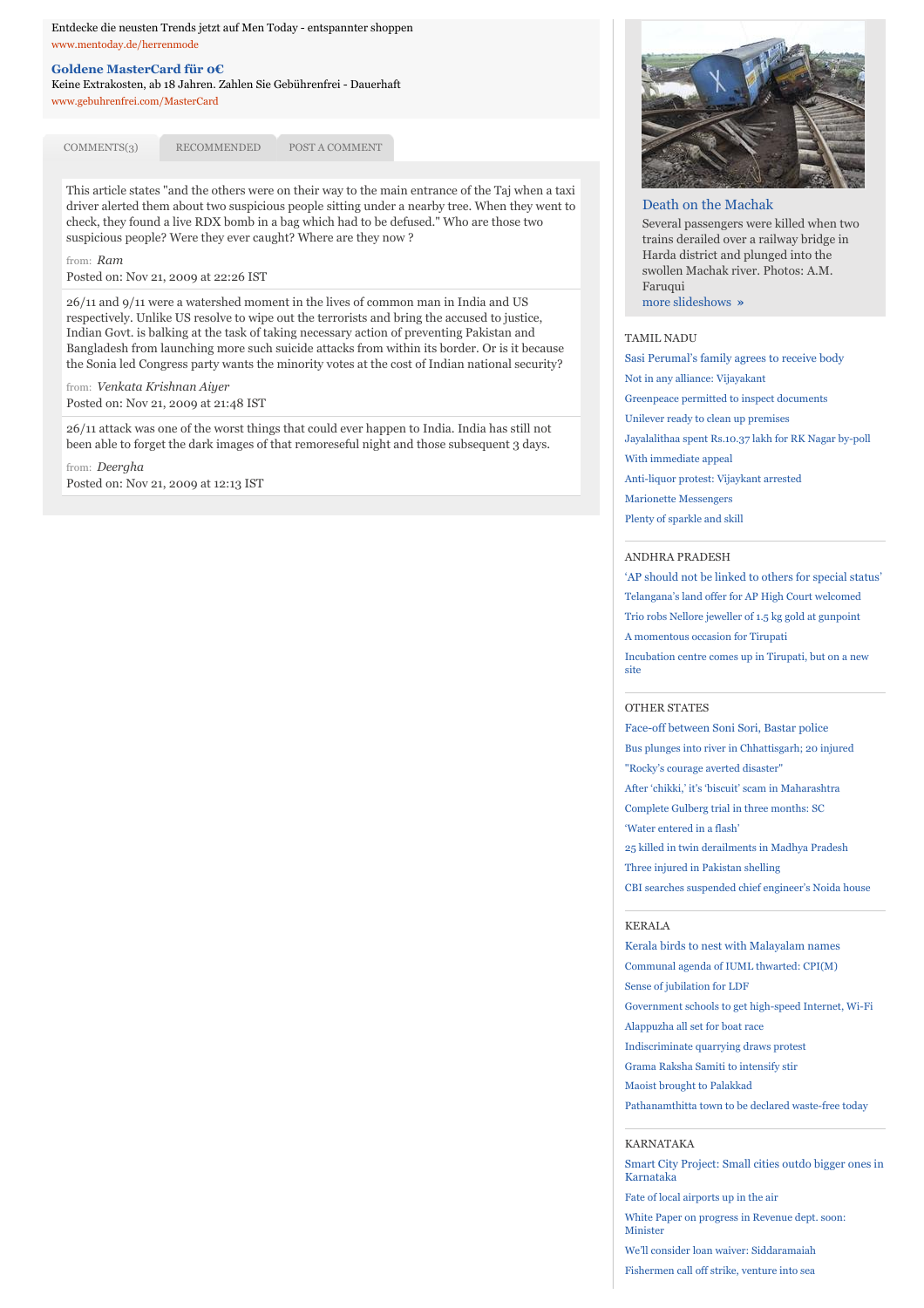[TELANGANA](http://www.thehindu.com/news/national/telangana/)

[Chalo Pathapally march, seeking justice to Dalits,](http://www.thehindu.com/news/national/telangana/long-march-seeking-justice-to-dalits-begins/article7507397.ece) begins [Talasani slams the opposition](http://www.thehindu.com/news/national/telangana/talasani-slams-the-opposition/article7507509.ece) [NIT students stage protest](http://www.thehindu.com/news/national/telangana/nit-students-stage-protest/article7506275.ece) [Jana Reddy's visit galvanises cadre in Bhupalpalli](http://www.thehindu.com/news/national/telangana/jana-reddys-visit-galvanises-cadre-in-bhupalpalli/article7506277.ece) [Govt. comes to buyers' rescue](http://www.thehindu.com/news/national/telangana/govt-comes-to-buyers-rescue/article7506263.ece) [Destination Warangal](http://www.thehindu.com/features/friday-review/history-and-culture/warangals-cultural-heritage-set-to-get-a-boost-under-hriday-project/article7507399.ece) [All set for Telugu cinema](http://www.thehindu.com/features/friday-review/theatre-trained-actor-chaswa-to-make-his-debut-in-hora-hori/article7507783.ece)

[An enriching tribute to Narayana Theertha](http://www.thehindu.com/features/friday-review/music/sumitra-vasudeva-pays-tribute-to-narayana-theertha-on-440th-anniversary/article7507408.ece)

[Sadasiva Sastri's rendition steeped with devotion](http://www.thehindu.com/features/friday-review/music/vocalist-sadasiva-sastris-two-hour-concert-renders-nearly-20-bhakti-kirtanas/article7507400.ece)

[A late yet justified honour for Guru Sudhakar Sahoo](http://www.thehindu.com/features/friday-review/dance/guru-sudhakhar-sahoo-presented-with-sangeet-natak-akademi-award/article7507405.ece)

# **STAY UP-TO-DATE** THE GO

South India's largest English Daily. The Hindu, is available on



[TODAY'S PAPER](http://www.thehindu.com/todays-paper/)

[ePaper](http://epaper.thehindu.com/) [This Day That Age](http://www.thehindu.com/todays-paper/tp-miscellaneous/) [Crossword](http://www.thehindu.com/todays-paper/tp-miscellaneous/) [Archive](http://www.thehindu.com/archive/)



#### GROUP SITES

[The Hindu](http://www.thehindu.com/) தி இந்து [Business Line](http://www.thehindubusinessline.com/) [BL on Campus](http://www.bloncampus.com/) [Sportstar](http://www.sportstaronnet.com/) [Frontline](http://www.frontline.in/) [The Hindu Centre](http://www.thehinducentre.com/) [Images](http://www.thehinduimages.com/) [Classifieds](http://www.thehinduclassifieds.in/) [RoofandFloor](http://www.roofandfloor.com/?utm_source=thehindu&utm_medium=Side-widget&utm_campaign=Internal-Marketing)

**The Hindu: [Home](http://www.thehindu.com/)** | **[Today's Paper](http://www.thehindu.com/todays-paper/)** | **[News](http://www.thehindu.com/news/)** | **[National](http://www.thehindu.com/news/national/)** | **[International](http://www.thehindu.com/news/international/)** | **[Opinion](http://www.thehindu.com/opinion/)** | **[Business](http://www.thehindu.com/business/)** | **[Sport](http://www.thehindu.com/sport/)** | **[Features](http://www.thehindu.com/features/)** | **[Sci-Tech](http://www.thehindu.com/sci-tech/)** | **[Entertainment](http://www.thehindu.com/entertainment/)** | **The Site:** | **[About Us](http://www.thehindu.com/navigation/?type=static&page=aboutus)** | **[Terms of Use](http://www.thehindu.com/navigation/?type=static&page=termsofuse)** | **[Privacy Policy](http://www.thehindu.com/navigation/?type=static&page=privacypolicy)** | **[Contacts](http://www.thehindu.com/navigation/?type=static&page=contact)** | **[Archive](http://www.thehindu.com/archive/)** | **[Subscribe](http://www.thehindugroup.in/subscribe/)** | **[RSS Feeds](http://www.thehindu.com/navigation/?type=rss)** | **[Site Map](http://www.thehindu.com/navigation/?type=sitemap) Group Sites: [The Hindu](http://www.thehindu.com/)** | **! [இn\\$](http://tamil.thehindu.com/)** | **[Business Line](http://www.thehindubusinessline.com/)** | **[BL on Campus](http://www.bloncampus.com/)** | **[Sportstar](http://www.sportstaronnet.com/)** | **[Frontline](http://www.frontline.in/)** | **[The Hindu Centre](http://www.thehinducentre.com/)** | **[RoofandFloor](http://www.roofandfloor.com/?utm_source=thehindu&utm_medium=footer&utm_campaign=Internal-Marketing)** | **[Publications](http://www.thehindu.com/publications/)** | **[eBooks](http://www.thehindu.com/ebooks/)** | **[Images](http://www.thehinduimages.com/)** | **[Classifieds](http://www.thehinduclassifieds.in/)** |